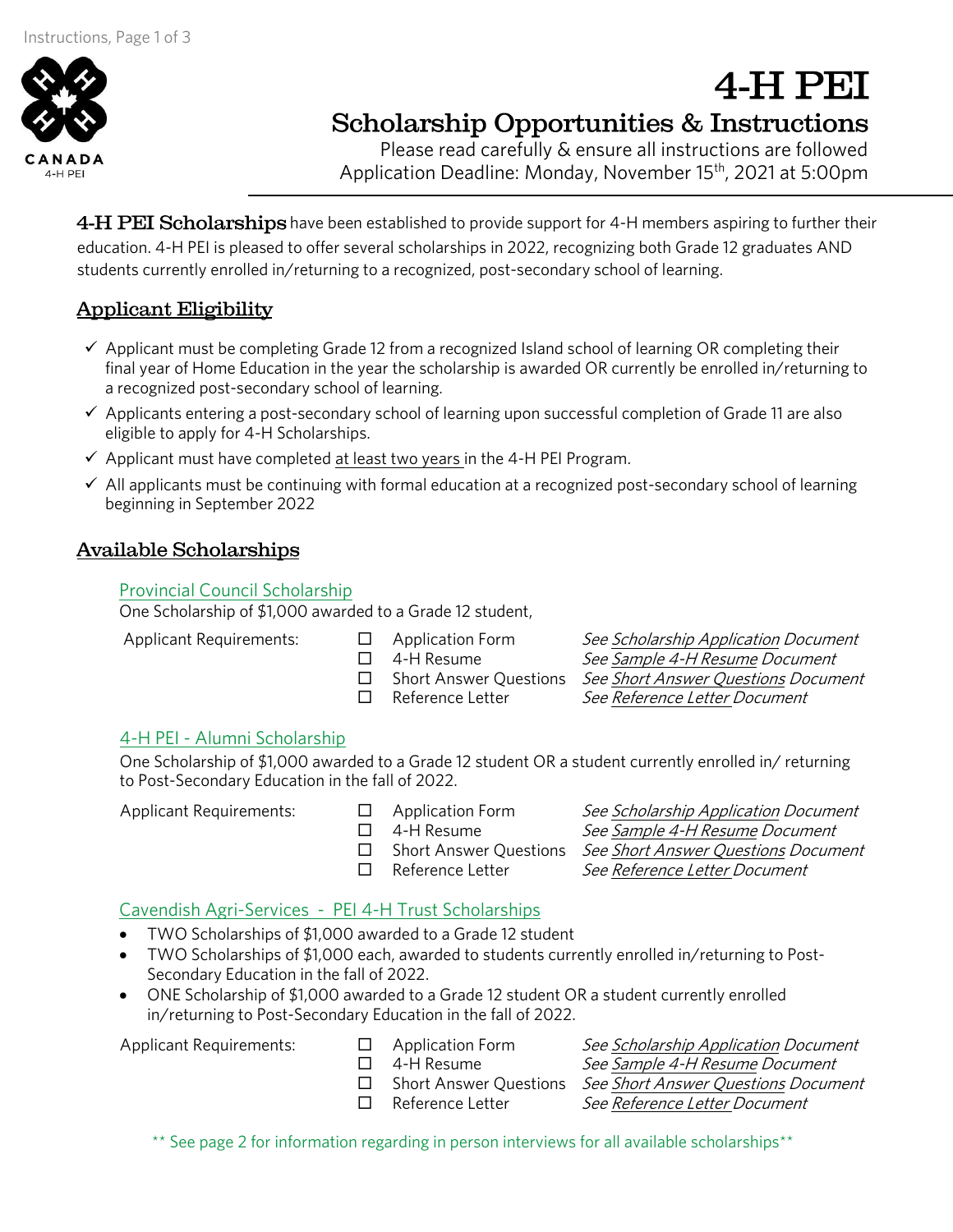### **Stipulations**

- Although 4-H members can apply for more than one scholarship opportunity, applicants can only be awarded with ONE provincially administered 4-H Scholarship per year.
- $\overline{v}$  A 4-H member will not be awarded the same scholarship twice

# **Money Awarded**

- Scholarships will be given in two installments. The first (\$500) will be sent in September when proof of registration (at post-secondary) has been received by the office. The second installment (\$500) will not be sent until the Provincial Office receives notice that the sponsor of the scholarship has received a formal thank sent until the Provincial Office receives notice that the sponsor of the scholarship has received a formal thank
- If proof of registration and the thank you are received concurrently, than a cheque can be issued for full scholarship amount in September (or whenever the member chooses to submit)
- In the event that the recipient should choose to discontinue his/her studies at any time during the year, he/she<br>is then required to notify the 4-H PFI Office and refund the remaining portion of the scholarship that has n is the 4-H PEI Office and representation of the remaining portion of the remaining portion of the scholarship that has no been utilized.

# **In-Person Interviews**

- $\checkmark$  One panel of judges will be recruited to review applications packages and conduct in-person interviews.
- Not all applicants will receive an in person interview. Only a select number of applicants will be chosen by the panel of judges for an in-person interview.
- $\checkmark$  Selection criteria for in-person interviews will be based on: Information included on Application, 4-H resume,<br>short answer question (s and reference letter)
- For each available scholarship, five (5) 4-H members will be chosen by a panel of judges for an in-person<br>interview For the 2021-2022 year this means:
	- o Five 4-H members will be selected for an in-person interview for the 4-H Council Scholarship
		- $\circ$  Five 4-H members will be selected for an in-person interview for the 4-H Alumni Scholarship
		- <sup>o</sup> For the duration of the PEI 4-H Trust Cavendish Agri Services Scholarship a maximum of ten 4-H  $\frac{1}{\sqrt{2}}$  intoxident and post secondary (twenty in the selected for an in-personal) will be selected for an in-personal ininterview.

# **Instructions**

- $\checkmark$  Only one application form is required. Please use a pen with blue or black ink to fill out application (for photocopying purposes). photocopying purposes).
- $\checkmark$  Judges will be looking for proper grammar & overall neatness throughout the entire package
- $\checkmark$  Do not assume that information is known about you use detail.
- $\checkmark$  Please do not staple any of the documents included in your application package
- $\checkmark$  The 4-H member is responsible for keeping a copy of his/her application form for reference and to assist with interview preparation. interview preparation.
- $\checkmark$  The member's topic of choice should be well thought out and will require preparation time. Members will be expected to speak on their chosen topic for a minimum of 5-7 minutes. One cue card, single-sided, is permitt with notes to assist the interviewee with their deliverance. with notes to assist the interviewee with their deliverance.